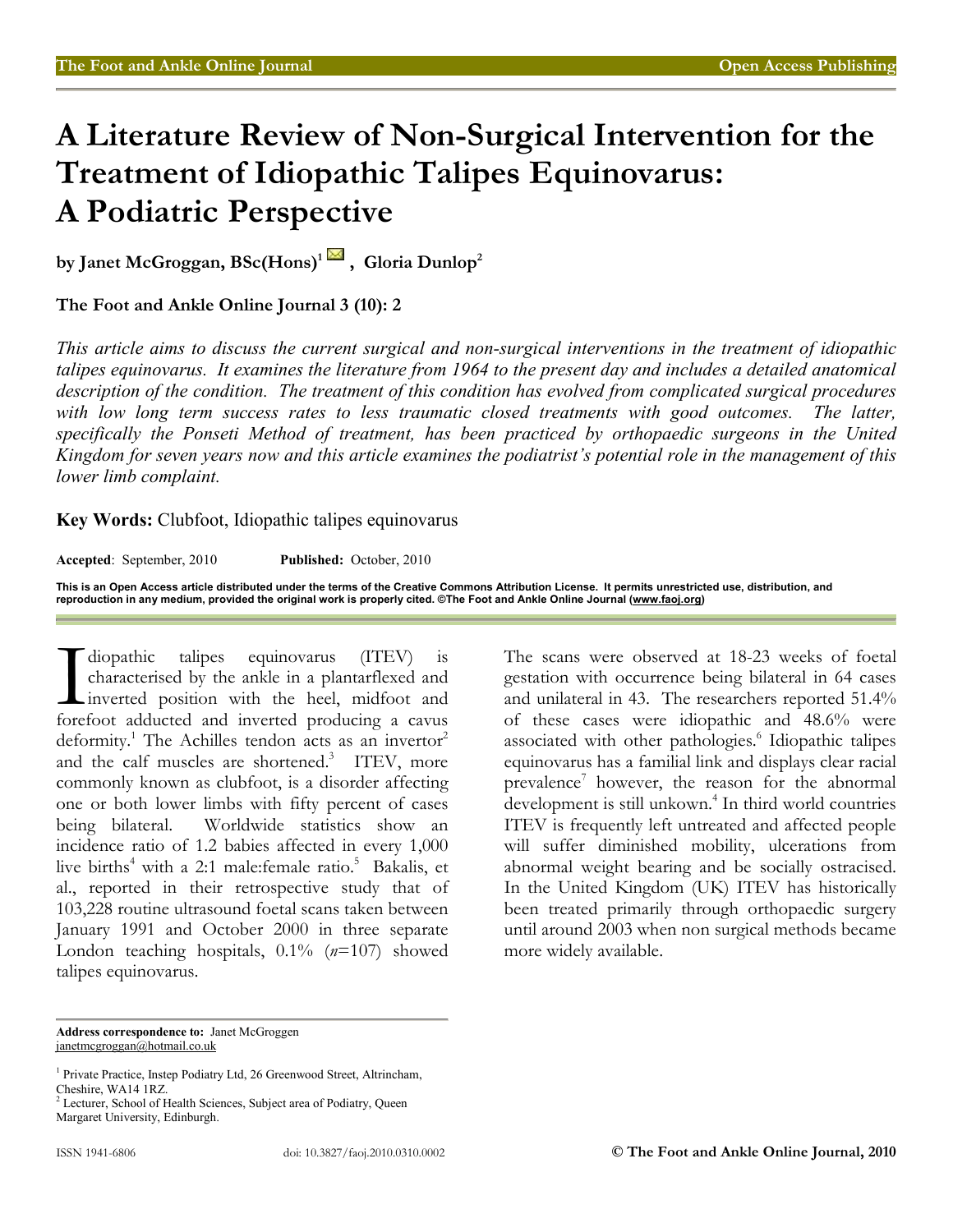

**Figure 1** The foot before, during and after treatment. Before treatment, the navicular is displaced to the medial side of the head of the talus. Note how this relationship normalizes during cast treatment. Similarly, the cuboid becomes aligned with the calcaneus during the same cast treatment. Images and description courtesy of www.Global\_HELP.org .

ITEV is a congenital dysplasia which affects all tissue below the knee.<sup>4</sup> In a two part anatomical study<sup>8,9</sup> Windisch, et al., dissected seven foetal feet affected with ITEV aborted in weeks 27-36 of gestation and compared the pathoanatomy with two anatomically normal feet in weeks 27 and 36 of gestation. When describing the bone and joint relationships the authors reported a talar neck-troclea angle of 37° to 41° in ITEV compared to 27° to 33° in normal feet. Deviation of the talar neck relative to the body was 28° to 43° in ITEV compared to 22° to 24° in normal feet. The posterior surface of the talus was flat and triangular with the subtalar joint unattainable. The talar head turned along a longitudinal axis opposite to that in the normal foot.

The researchers found the anterior surface of the calcaneus to be flat, medially twisted and orientated upwards, although there was no significant difference in its angle of torsion to that of a normal foot. They concluded that an ossification disturbance of the calcaneus was the primary fault which then influences the varus position of the foot. The soft tissues merely conform to the misshapen bones. The medial ligaments are shortened and thickened, and depending on the severity of the club foot, the tendons of tibialis posterior, flexor hallucis longus and flexor digitorum longus can be wrapped up in a fibrotic mass.

In contrast, Bensahel, et al., found that the midtarsal joint played a major role in ITEV.<sup>10</sup> They noted that the tibialis posterior turns the talo-navicular joint towards supination with the mid and forefoot following the deviation. This allows the talus to become unstable and the calcaneus to be deviated towards an equinus and varus position. Again the surrounding soft tissues contracts and increases the deformity. Calf muscle atrophy is usual in a limb affected by  $ITEV<sup>4,5</sup>$  with the triceps surae and the tibialis posterior affected the most.<sup>7</sup> Measurements ranging from 1.25 cm to 10cm difference in the circumference of the calf muscle have been reported between the affected limb and the unaffected limb in unilateral cases.<sup>2</sup>

In her research Whynne-Davis<sup>2</sup> reported an average limb length discrepancy of 2.5cm in 47 unilateral cases of ITEV as a result of shortened bones. This shortening may occur in any one site: femur, tibia, fibula and any of the bones of the foot. Less than half the males studied were affected but all the females were affected in this study which likely is due to the earlier closing of the female epiphyses. Further studies have reported associated musculoskeletal abnormalities occurring in patients with ITEV such as internal tibial torsion and internal femoral torsion.<sup>11</sup>

Eighty nine to ninety percent of ITEV cases present with an absent or reduced anterior tibial artery.<sup>12,13</sup> In such cases the artery is always hypoplasic and stops at the level of the distal tibial epiphysis.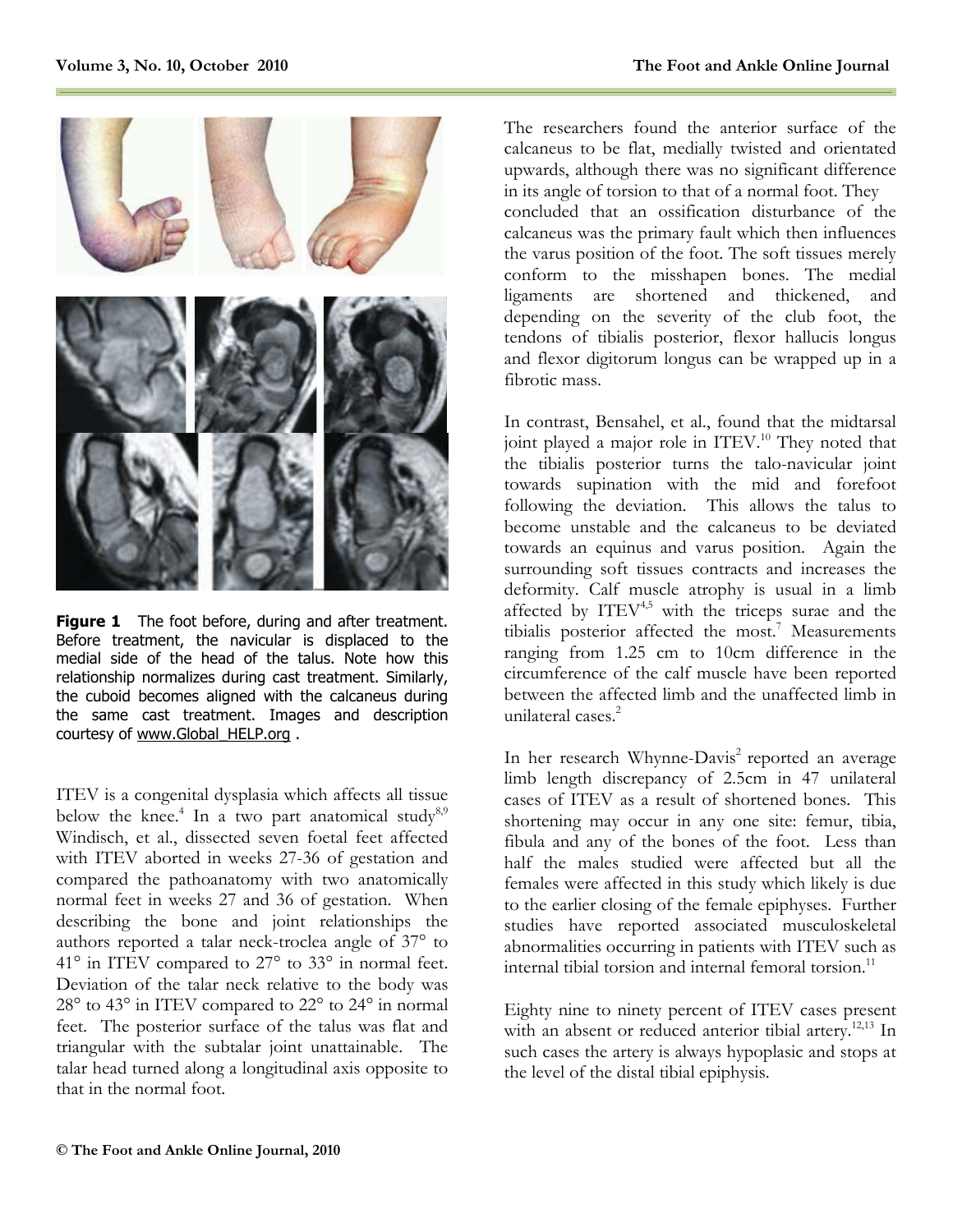This phenomena is only seen in up to 3.5% of normal feet although difficulties have been reported in interpreting the arteriograms due to the rotation of the feet.<sup>14</sup> Preservation of four persistent primitive arteries have also been reported 'the embryonic interosseus, tibial posterior superficialis, peronea posterior superficialis and ramus communicans inferior arteries.<sup>'13</sup> There may also be absence or reduction of the posterior tibial artery and in these cases the peroneal artery becomes dominant.<sup>11</sup> Research shows not only are the distal vessels affected by hypoplasia,<sup>15</sup> but the proximal deep femoral and popliteal arteries also display circulatory disturbances. It is possible that an arterial aberration in the sixth and eighth week of gestation is related to the positioning of the calcaneus in equinus.<sup>16</sup> All foetal feet resemble ITEV at this point of development and although some previous studies have reported no vascular anomalies in still born infants with ITEV,<sup>12</sup> other research studies have identified an interruption in foot development during the ninth week of gestation.17,18 which may provide defective positional information preventing the foot from de-rotating into a normal position. Researchers have claimed that limbs affected show fewer fibroblasts, smaller cells and less cytoplasmic volume suggesting cellular hypoplasia.<sup>19</sup> It has also been suggested that ITEV may result from growth of the anterolateral foot growing round the stunted posteromedial foot.<sup>17</sup> This theory suggests a neural abnormality may be present, since muscle fibre type is neurally determined.

### **Surgical interventions for ITEV**

Surgical intervention is normally carried out before the child is twelve weeks old.<sup>20</sup> A complete subtalar release<sup>21</sup> is an extensive soft tissue surgical procedure that is only advised when the foot is at least eight centimetres long. During surgery the talus and calcaneus are repositioned and post operatively the limb is cast with the knee flexed at 90° and the foot externally rotated at a 10 degree angle to the knee. The limb is then elevated for 10 days. Further casts are applied as an outpatient until six weeks after the procedure. Foot orthoses are then worn at night and straight last shoes during the day.

The parents will perform physiotherapy on the affected limb for two years post operatively. Advantages of the subtalar release are to produce a high degree of correction as well as alignment between the foot and leg. Disadvantages include post operative scarring which may be so extensive that subsequent soft tissue procedures are difficult. There is also a tendency to over correct with the subtalar release and rarely (less than 1/1,000) ischemic necrosis post operatively may develop due to the poor vascular perfusion of the affected limb.<sup>22</sup>

The posteriomedial release is an alternative soft tissue surgical procedure in which the tendo calcaneus is lengthened leaving its lateral attachment intact. Posterior excision of the ankle capsule and the talocalcaneal capsule, including cutting the including cutting the calcaneofibular ligament, and the tibialis posterior tendon is divided. If necessary the flexor hallucis longus tendon is lengthened and the plantar fascia released including any small muscles arising from the calcaneum. The posterior component of the medial ligament of the ankle is brought forward. Post operatively the limb is cast with the knee in flexion and the foot in dorsiflexion for five days. The limb is then strapped for seven to ten days until 20°of dorsiflexion is attained. At this point splints are applied and worn continuously until the child is walking. Splints are then reduced to sleep times.<sup>20</sup> This procedure aims to prevent the pes cavus and metatarsus adductus deformities which occur as a result of over correction after a complete subtalar release.<sup>23</sup> The reported success rates of the posteriomedial release vary from  $50\%$  -  $84\%$ <sup>23,24,25</sup> This can be compared to a reported poor result in 15% of cases treated with a complete subtalar release.<sup>23</sup> A 30 year follow up of 73 feet treated with extensive soft tissue release concluded that repeated surgery can result in a stiff, painful and arthritic foot causing significant impaired quality of life.<sup>26</sup>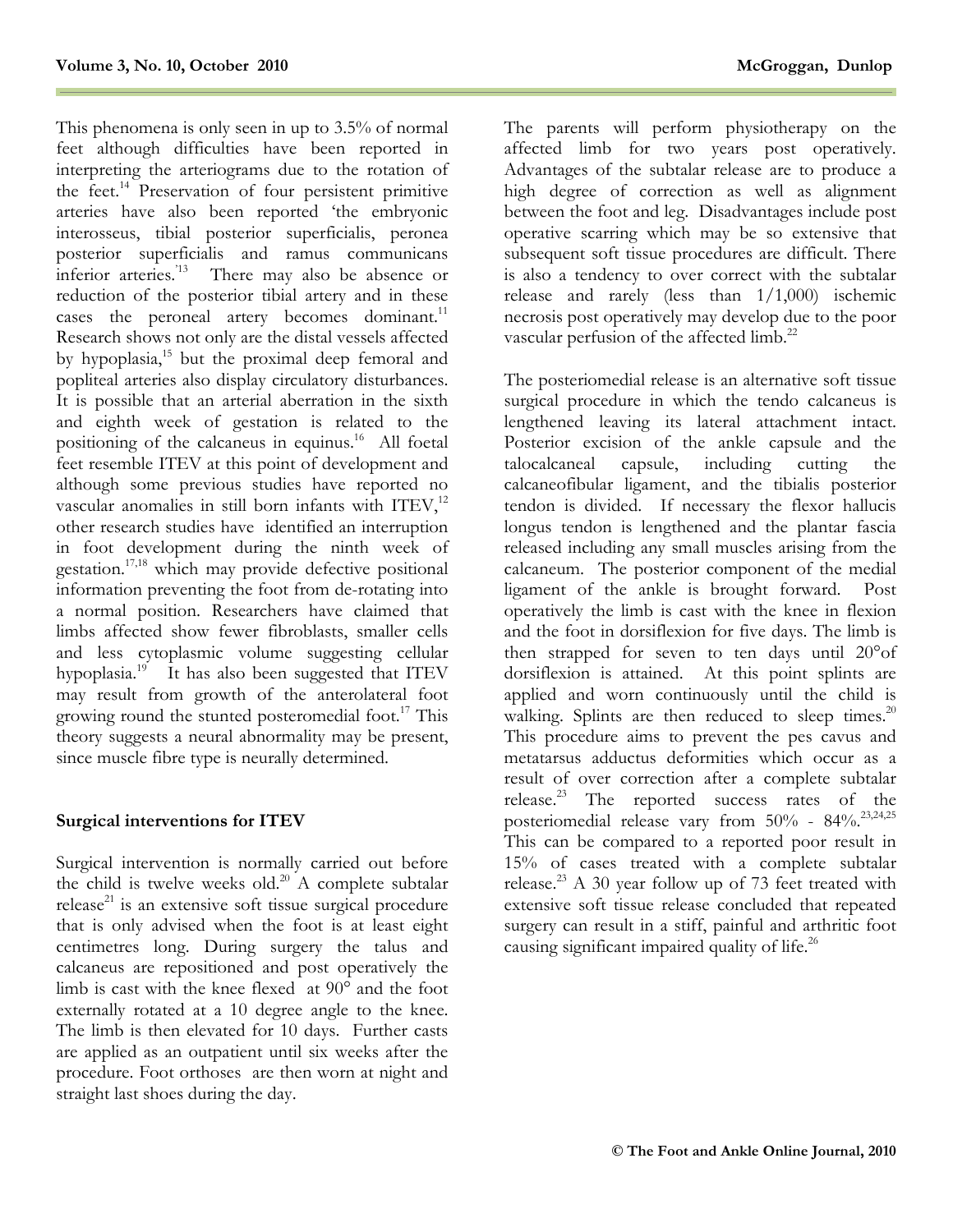## **Non Surgical Interventions for ITEV**

The French Functional method is a non surgical method of correction commonly used today.<sup>27</sup> This method was developed in the  $1970's<sup>28</sup>$  and consists of daily gentle mobilization and stretching of contracted tissues in order to stimulate and strengthen weakened muscles. Taping and splinting are used to maintain the correction'.<sup>29</sup> The treatment aims to obtain full correction in five months. The parents are taught the technique to continue at home until the child is walking. A splint is then used until the child is two or three years old to prevent relapse.

The Ponseti method of correction is currently the most popular closed technique.<sup>27,30</sup> Gentle sequential manipulation of the foot is performed to achieve a plantigrade, functional foot.<sup>29</sup> (See images: Images and description courtesy of www.Global\_HELP.org.) Photographs and images describe the foot before, during and after treatment. Before treatment, the navicular is displaced to the medial side of the head of the talus. Note how this relationship normalizes during cast treatment. Similarly, the cuboid becomes aligned with the calcaneus during the same cast treatment (Images and description courtesy of www.Global\_HELP.org.) (Fig. 1) The deformities are dealt with in the following order, cavus, adductus, varus, equinus, and serial casting, with casts used to immobilise the knee at right angles while the leg is rotated to correct tibial torsion.<sup>31</sup> This process is repeated weekly for five or six weeks until the anterior calcaneus can be abducted from underneath the talus allowing the foot to be safely dorsiflexed without crushing the talus. At this point a Achilles tenotomy may be required to completely correct the equinus deformity producing an average improvement in the lateral tibiocalcaneal angle of  $16.9^\circ$ .<sup>32</sup> The foot is then cast again for three weeks by which time the defect in the tendon should be healed.<sup>33</sup> The child must then wear 'boots and bar' splints (Denis-Browne splints) day and night for 10 weeks and then during sleep until the child is four years old to prevent relapse.<sup>33</sup> The result is a foot which may appear overcorrected however as the child grows and walks this overcorrection relaxes into a normal foot.

Complications may result with the Ponseti method if the practitioner does not manipulate sequentially. $34$ Such an error can usually be corrected with further serial casting if detected early enough. However, if the talus gets crushed or a rocker bottom deformity develops, $35$  surgery will be required. Lack of compliance precedes the majority of relapses as the child may have trouble sleeping wearing the Denis-Brown splints therefore parental education is vital.<sup>34</sup> Other closed methods such as the *'extra space cast correction technique'* have been documented<sup>36</sup> however the Ponseti method is emerging as the most popular manageable treatment routine which has an average  $70\%$  success rate<sup>27,29</sup> and produces positive long term results in foot function and aesthetics. Abnormalities such as knee hyper-extension, equinus gait and foot drop are not reported with the Ponseti method but have been reported with other manipulation techniques.

Currently clinics providing the Ponseti treatment generally comprise of an orthopaedic surgeon, physiotherapists, nurses and an orthotist at the stage of splinting. However the Ponseti method has been extended to other healthcare professionals which has already been trialled successfully in the UK within two separate secondary care settings.<sup>39,40</sup> Kampa, et al. $40$  used a multidisciplinary team comprising of junior doctors, physiotherapists, nurses and plaster technicians or orthotists. They concluded that the combined approach of a multidisciplinary team and a surgeon when necessary was a success. Docker, et al., $39$  used a team of trained physiotherapists who referred only to the orthopaedic surgeons in the case of complications or the need for a tenotomy. Tenotomies in this study were carried out under general anaesthetic although a local anaesthetic is recommended.<sup>41</sup> A significant difference in the number of tenotomies required between the two groups was reported in favour of the physiotherapy department. The authors hypothesised that this may be due to the treatment initiating at an earlier stage.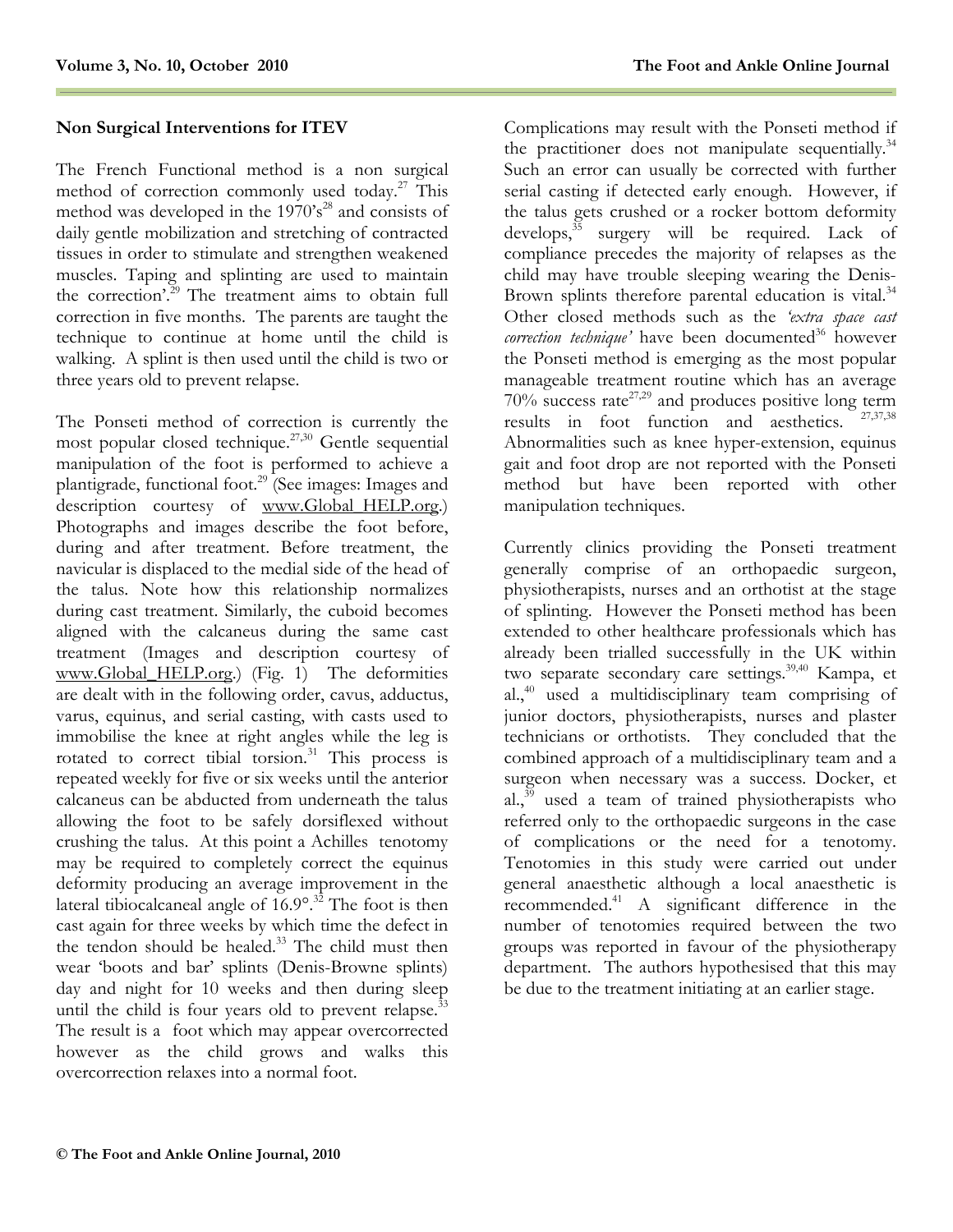The Ponseti method would be equally relevant and applicable to podiatry practice as Podiatrists already treat patients with surgically corrected ITEV as part of routine clinical practice, already work in multidisciplinary teams, have extensive specialist knowledge in anatomy and biomechanics of the lower limb and foot, and care on a regular basis for patients with a broad range of physically disabling conditions. The adaptation and the inclusion of current podiatry skills in biomechanical diagnosis, foot casting and orthoses manufacture into the multidisciplinary approach to the Ponseti method, is highly likely to augment delivery of the treatment technique and improve the availability of Ponseti clinics. Having multidisciplinary clinics available at a local level has the potential to reduce the weekly journey time for parents and children making the experience less stressful. As parent education is key to the treatment's success, having podiatrists available close to home for mid week visits to respond to problems when they arise is likely to reduce the long waiting times in out patients departments which is already a problem cited by both Docker, et al.,<sup>39</sup> and Kampa, et  $aL<sub>1</sub><sup>40</sup>$  Docker, et al., also suggested that the earlier intervention of the multidisciplinary team reduced the number of tenotomies required, again cutting the overall healthcare costs.

Halananski, et al.,<sup>42</sup> compared the resource utilization between the Ponseti method and the standard surgical routes and found a significant difference in the use of resources between the two methods. He did however highlight difficulties in the study as non monetary resources were difficult to quantify. A similar in depth study would be proposed to compare the costs of a surgically led Ponseti clinic with a multidisciplinary Ponseti clinic which ideally should also included a podiatrists as a member of the team.

### **Conclusion**

It is proposed that the inclusion of podiatry skills to the Ponseti method for the treatment of ITEV, would enhance the continuity of care for the patients in the long term in the assessment and monitoring of post operative care and in identifying further intervention if and when necessary.

Using podiatrists to practice the Ponseti method in a multidisciplinary setting has the potential to develop a more foot focused, cost effective, and patient centred practice and it is proposed that future research into the efficacy and the cost efficiency of the Ponseti method will include the professional and clinical skills of the podiatrist.

The authors invite other clinicians to write in expressing their views on podiatry and the Ponseti method and discuss research results pertaining to this literature review.

### **References**

1. Pryor GA, Villar RN, Ronen A, Scott PM. Seasonal variation in the incidence of congenital talipes equinovarus. JBJS 1991 73B (4): 632-634.

2. Wynne-Davies R. 1964. Talipes equinovarus: a review of eighty-four cases after completion of treatment. JBJS 1964 46B (3): 464-476.

3. Ippolito E, De Maio F, Mancini F, Bellini D, Orefice A. Leg muscle atrophy in idiopathic congenital clubfoot: is it primitive or acquired? J Childrens Orthopaedics2009 3: 171-178. 4. Falks S, Luther B. Changing paradigm for the treatment of

clubfoot. Orthopaedic Nursing 2005 24(1): 25-30.

5. Vitale M. Clubfoot. EP Magazine 2007 March: 48-50.

6. Bakalis S, Sairam S, Homfray T, Harrington K, Nicholaides K, Thilaganthan B. Outcome of antenatally diagnosed talipes equinovarus in an unselected obstetric population. Ultrasound Obstetric Gynaecology 2002 20: 226-229.

7. Wang J., Palmer R.M., Chung C.S. 1988. The role of major gene in clubfoot. Am J Human Genetics 1988 42 772-776. 8. Windisch G. Anderhuber F, Haldi-Brändle V, Exner GU. Anatomical study for an updated comprehension of clubfoot. Part I: Bones and joints. J Childrens Orthopaedics 2007 1: 69-77. 9. Windisch G. Anderhuber F, Haldi-Brändle V, Exner GU. Anatomical study for an updated comprehension of clubfoot. Part II: Ligaments, tendons and muscles. J Childrens Orthopaedics 2007 1: 79-85.

10. Bensahel H, Jehanno P, Benaroya A. Adduction in clubfoot. In: Bensahel H, Kuo KN, Lehman. Fifth Annual Clubfoot Congress IFPOS & ICFSG*,* 2008*;* August 27-28, Hong Kong. J Childrens Orthopaedics 2009 3: 67-83.

11. Howlett JO, Vincent SM, Bjornson K. The association between idiopathic clubfoot and increased internal hip rotation. Clin Orthopaedic Rel Res 2009 467: 1231-1237.

12. Dobbs MB, Gordon JE, Schoenocker PL. Absent posterior tibial artery associated with idiopathic clubfoot. JBJS 2004 86A: 599-602.